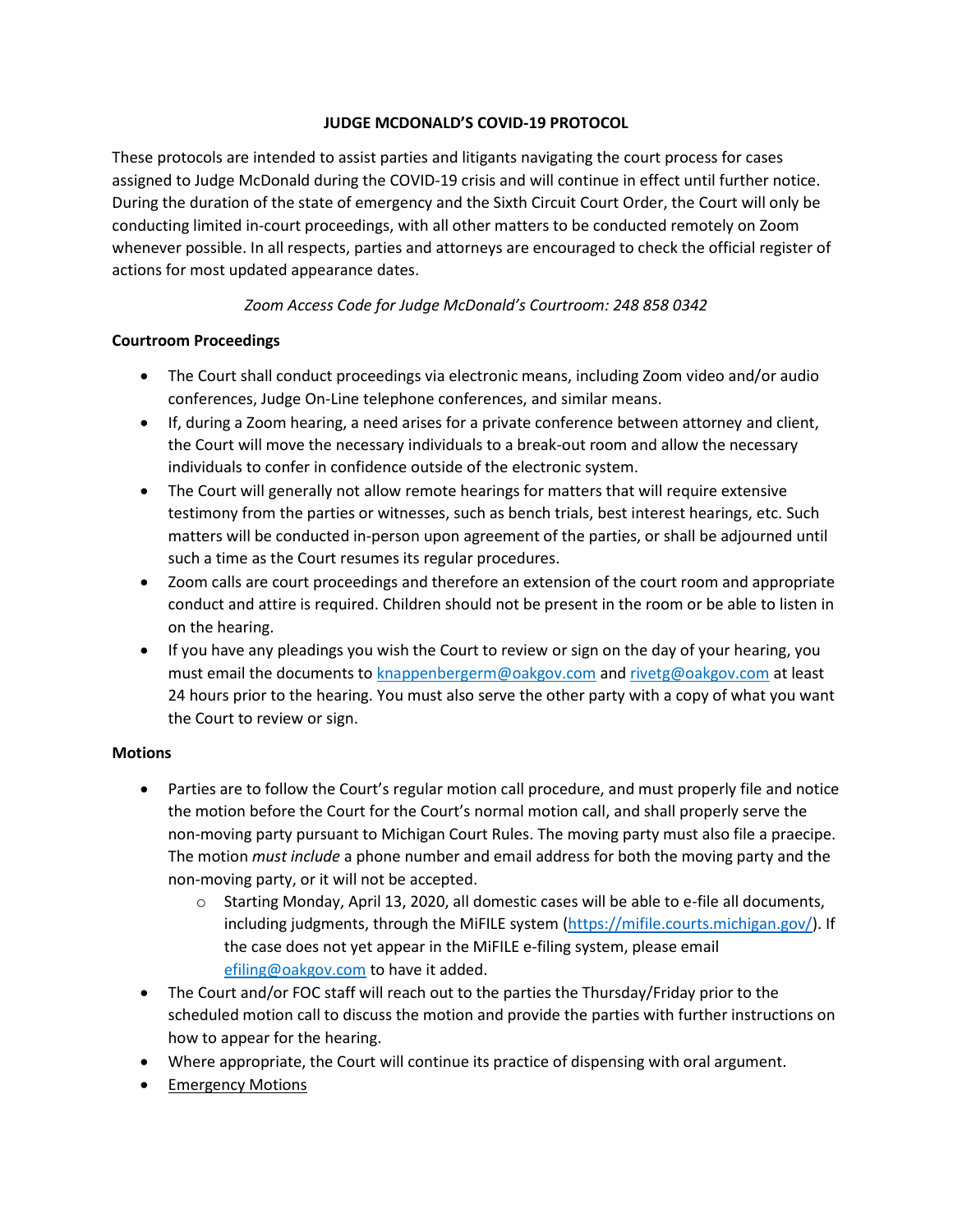- $\circ$  Emergency Motions must be properly filed with the Court. After the motion has been filed, the moving party must send an email to [rivetg@oakgov.com,](mailto:rivetg@oakgov.com) [knappenbergerm@oakgov.com,](mailto:knappenbergerm@oakgov.com) an[d heritagek@oakgov.com](mailto:heritagek@oakgov.com) to inform the Court an emergency motion has been filed in the case.
- **Motions for Reconsideration** 
	- $\circ$  Do not file a praecipe or Notice of Hearing. E-file the original motion using MiFile and you must email a Judge's Copy t[o rivetg@oakgov.com,](mailto:rivetg@oakgov.com) [knappenbergerm@oakgov.com,](mailto:knappenbergerm@oakgov.com) and [heritagek@oakgov.com.](mailto:heritagek@oakgov.com) Pursuant to the Court Rules, a hearing will not be held unless ordered by the Court.

## **Exhibits**

- Exhibits should be stipulated to prior to trial or evidentiary hearing, with objections raised by formal motion and noticed for no later than the Court's last regular motion call preceding the trial/evidentiary hearing.
- Two hard copy versions of exhibits should be delivered or mailed to chambers in advance of the hearing, and a copy should be e-filed.

# **Scheduling/Status/Settlement Conferences**

- Until further notice, the Court will be conducting conferences remotely by Zoom.
- Cases without scheduling orders can expect a new date on which to appear remotely by Zoom for a settlement conference for a scheduling order to issue. Parties will receive a Notice of Remote Proceedings and instructions for accessing Zoom by mail. A Judicial Clerk will appear on the Zoom call and fill out the scheduling order with the parties.
	- $\circ$  The Court retains its mediation requirement, unless excused by motion and order, and supports parties proactively scheduling mediation as soon as possible. To the extent parties have agreed upon a mediator, they should contact chambers indicating they have agreed to a mediator so a scheduling order can issue without having to appear in court.
- Cases scheduled for a return of judgement should refer to the register of actions for a new judgment due date or contact chambers to apprise the Court of the status of the judgment.
- Starting Monday, April 13, 2020, all domestic cases will be able to e-file all documents, including judgments, through the MiFILE system [\(https://mifile.courts.michigan.gov/\)](https://mifile.courts.michigan.gov/). If the case does not yet appear in the MiFILE e-filing system, please email efiling@oakgov.com to have it added.

## **Divorce & Domestic Relations Matters**

- Pending cases and cases with court dates that have been adjourned during the COVID-19 emergency may contact chambers to schedule a pro confesso/statutory proofs hearing via Zoom prior to next hearing scheduled provided:
	- $\circ$  At least one of parties are represented by an attorney who appears electronically at the hearing, and
	- $\circ$  The parties and/or attorneys agree to waive having the case heard in open court.
- If a return of judgment date falls during the duration of this order and the matter is contested, the attorneys or unrepresented parties shall notify the Court's Staff Attorney [\(heritagek@oakgov.com\)](mailto:heritagek@oakgov.com) as soon as possible. Otherwise, existing orders directing return of